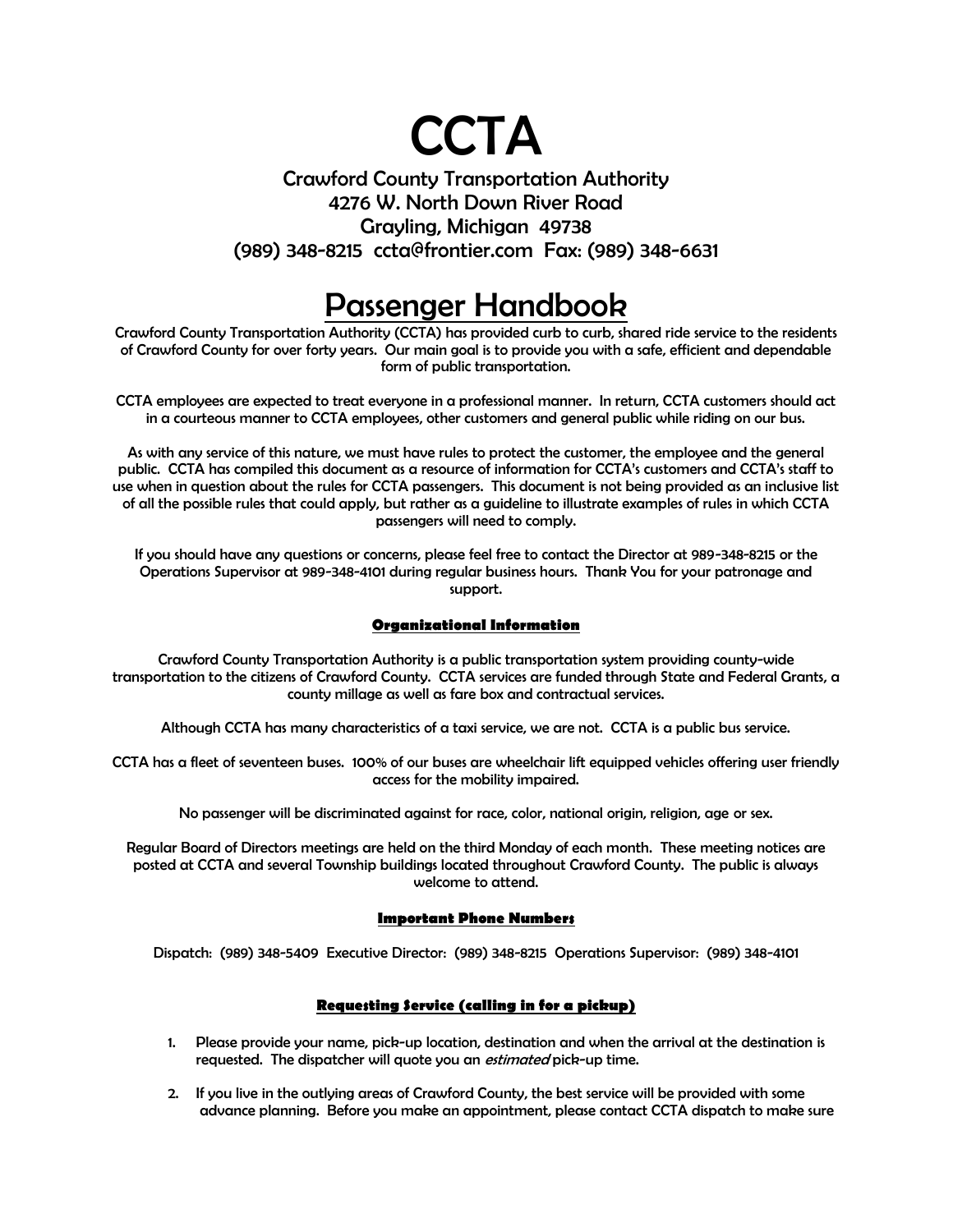that your appointment time will fit into our schedule. Our buses make at least four daily trips to each outlying county area. The service is spread throughout that day to meet the needs of the greatest number of customers.

- 3. Be ready for the bus arrival from 15 minutes before until 15 minutes after the scheduled pick-up time. This will avoid delays so everyone will arrive at their destinations on time.
- 4. Crawford County Transportation Authority is primarily a Crawford County service. We do have occasional buses that pick-up or drop off in neighboring counties. Please call dispatch for assistance with these services.
- 5. Arrival time to your destination may vary. You should always have someone available at the destination to receive a child under seven years of age or someone that has a mental or physical challenge that will need assistance.

#### **Fares**

- 1. Everyone is required to pay their fare as they board the bus. Fares may be paid with cash, check or tickets issued from County Human Services agencies.
- 2. The Drivers do not carry change. Any over payment on what you pay and do not use is nonrefundable. A no refund policy also applies toward ticket and prepaid services.
- 3. In order to be considered disabled, and therefore pay a lower fare, a passenger must produce their Social Security Disability statement. The rider's social security number and monthly payment may be blacked out for security purposes. This will be approved by management and the paperwork will be returned to the passenger.
- 4. In order for a passenger to be considered an aide to another person, and therefore ride for free, the aide must be *physically able* to help the handicapped person that they are an aide for. This determination will be made by the Operations Supervisor.

#### **Canceling a request for service**

- 1. Notify the CCTA dispatch office as soon as possible, preferably before a driver has been dispatched to the pick-up location.
- 2. Notifying CCTA of cancellations in a timely manner will allow us to provide the most efficient and effective service to all of our customers.

#### **Changing a request for service**

- 1. Notify CCTA dispatch as soon as possible. Do not depend on another agency to make this request for you, especially when a child's transportation is involved.
- 2. Whenever possible, we ask that the same individual try to always provide this notification. This will help reduce confusion and assist the CCTA dispatch to become more familiar with the individual making the notification.

#### **No Shows**

- 1. If a customer is not ready for the CCTA bus when it arrives, or is not in need of the service and does not cancel, it creates delays for many customers. For example, if the driver needs to wait 2 extra minutes for 10 passengers that are not ready when the bus arrives, this will create up to an additional 20 minutes of delay for other customers that may need to get to school, an appointment or work.
- 2. If a customer has three or more no-shows, an attempt will be made to notify them that any daily pick-up on a steady card will be cancelled. Those that prepay rides will also be cancelled for this. These customers will be required to call dispatch daily before they need the ride.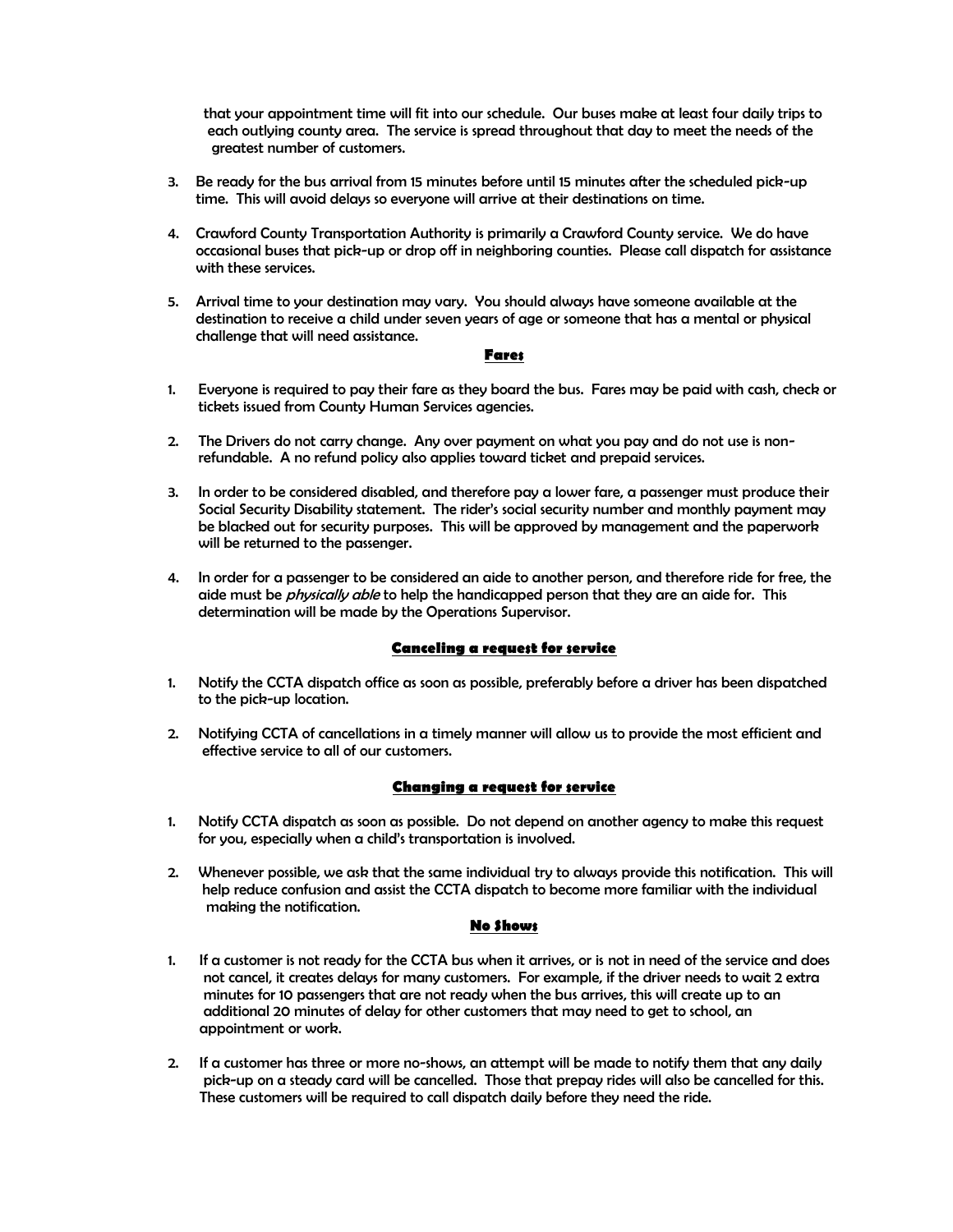- 3. Anyone having one or more no shows is required to pay for previous no shows before service will be provided to them.
- 4. Drivers will wait for up to 3 minutes at a pick up point. Anything after 3 minutes is considered a no show, and the driver will proceed on their route.
- 5. Too many no shows *may* result in service being discontinued.

#### **Animals**

- 1. Animals are welcome on CCTA buses. Every effort will be made not to put the driver or other CCTA passengers in harms way. It is our practice NOT to have animals on a crowded bus, especially a bus that has young children on it.
- 2. All animals are required to be on a leash or in a carrying cage.
- 3. Animals should either ride in the passengers lap or on the floor next to the passenger.
- 4. Animal owners are responsible for any damage that their animal may cause. This includes harm to the Driver, other passengers or the Bus.

#### **General Rules for Passengers**

- 1. All riders will enter and leave the bus at the front passenger door only. Exceptions are a passenger using the wheelchair lift or in case of an emergency.
- 2. All passengers are required to wear a seatbelt. No Exceptions. No seatbelt, no ride.
- 3. All riders need to remain seated until the bus comes to a complete stop.
- 4. All passengers are to remain seated while the bus is in motion and for the duration of their ride.
- 5. Passengers must be seated in a seat while on the bus. They are not to sit on the floor, seat back etc… Standing is not allowed under normal circumstances.
- 6. Any passengers may be required to sit in a specific seat at the discretion of the Driver or Dispatch.
- 7. Young children are to ride the bus to their original, designated stop unless they have been assigned a different destination by a responsible party.
- 8. Riders are to be considerate of all others at all times. Threats, hitting, tripping, shoving, kicking spitting, foul language, horseplay, teasing or any other improper behavior towards anyone including another passenger, anyone in the general public, the bus driver or themselves will not be tolerated.
- 9. If the bus becomes immobile, or there is an emergency situation, riders are to comply with the instructions of the Driver.
- 10. Passengers will avoid any unnecessary disturbing noises. Do not shout at passing people or vehicles.
- 11. Proper footwear is required at all times. No rollerblades, roller skates, metal cleats, ice skates or bare feet.
- 12. Riders will keep hands, head or any other body part inside the bus and within their seated area at all times. Under no circumstances will anything be thrown out the windows of the bus.
- 13. Passengers will obey the Driver willingly and report any problems to the Driver promptly.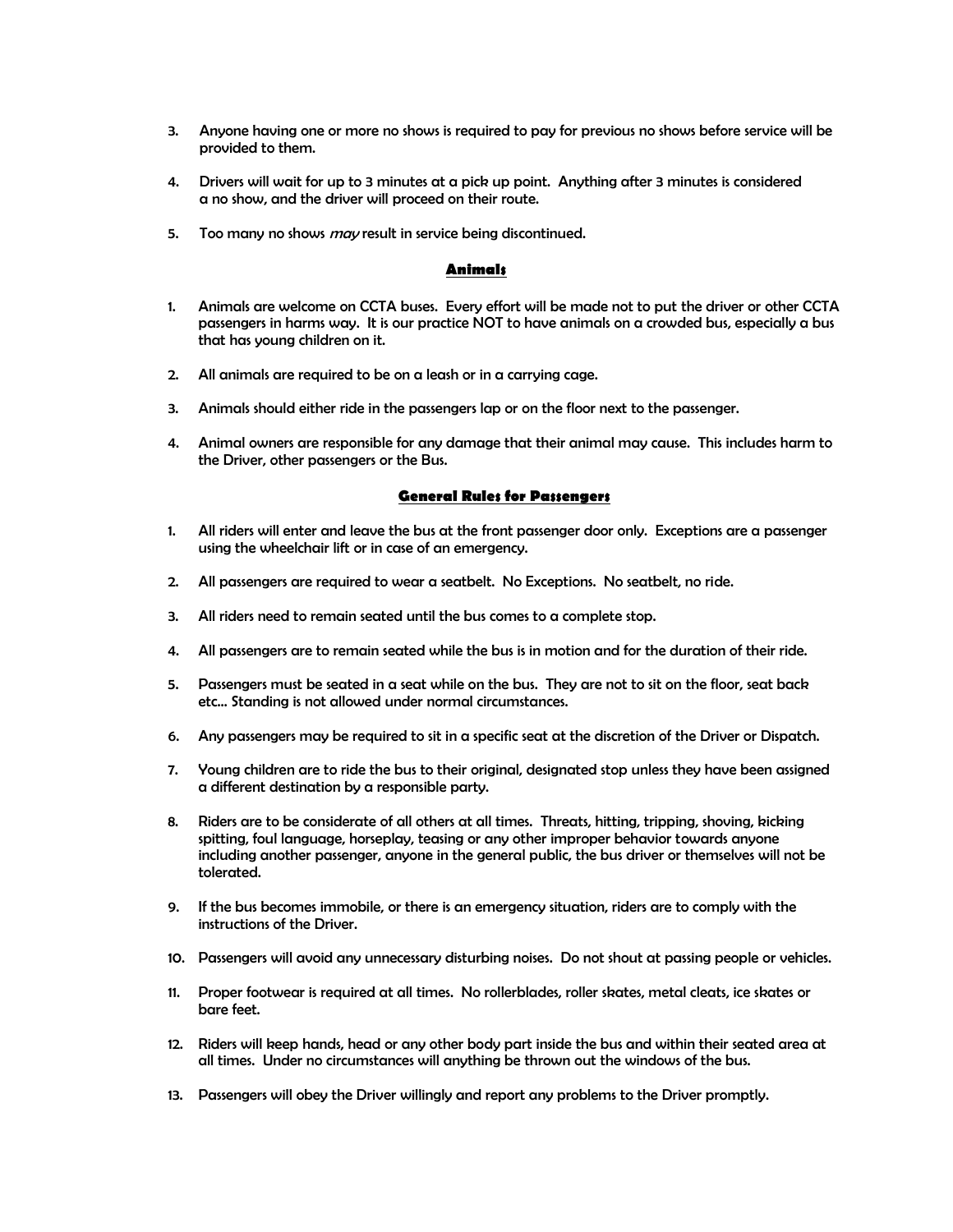- 14. Smoking (including e-cigarettes), lighting matches, lighters or any other type of fire, flammable item or any item that the Driver perceives as threatening a danger or hazard is not permitted on the bus.
- 15. Bodily fluids (blood, urine, fecal matter, etc.) are considered a biohazard for the driver and other passengers. Any individual who is repeatably unable to control their bodily fluids will not be allowed to ride the bus until a corrective action is taken. Unsanitary individuals create a direct threat to the health and safety of others. CCTA has the right to refuse service.
- 16. Any items that the driver assumes may be explosive or any type of firearm or weapon that the Driver perceives as possibly being threatening or a danger or hazard is not permitted on the bus.
- 17. Riders will help in keeping the bus clean and orderly by using sanitary practices. Any offensive odors to others or any type of unsanitary practices are to be avoided.
- 18. Eating or drinking beverages on the bus is not permitted.
- 19. Passengers who observe damage to the bus should report it immediately to the bus driver.
- 20. The transportation of unusual items, not normally carried on a bus will be left to the driver and/or dispatchers discretion.
- 21. Hazardous materials are never allowed to be transported on the bus.
- 22. Firearms may be transported on the bus, but they must be unloaded and secured in a locked firearm container.
- 23. Large carry-on items are allowed, but are so at the discretion or the driver and/or dispatcher.
- 24. Items such as an oxygen tank must be portable and secured in some fashion so it cannot fall or roll. Securement can be with a seat belt or a tank holder. A portable pull cart must also be secured.
- 25. Please try to limit your baggage to the amount that a passenger can carry. Aisles cannot be blocked by extra baggage.
- 25. Any trash should be disposed of in the trash can in the front of the bus or taken with you.
- 26. All passengers are required to wear a shirt at all times while being transported on the bus.

These rules are not intended to be a complete list. These rules are to be followed and are intended to be a guideline showing proper passenger behavior.

#### **Lost and Found**

- 1. If an item that is left on the bus has a name and/or phone number, attempt will be made to notify the customer. We urge young passengers to have coats, hats, backpacks etc… labeled with identification.
- 2. If you are aware of an item that may have been left on the bus, please notify CCTA dispatch as soon as possible to see if it has been turned it.
- 3. Lost and found items not claimed after one month will be donated to an organization or disposed of.

#### **Disciplinary Procedures**

1. The level of disciplinary action will be determined by the incident and the frequency at which problem behavior occurs with each passenger. The action for problematic behavior could be a